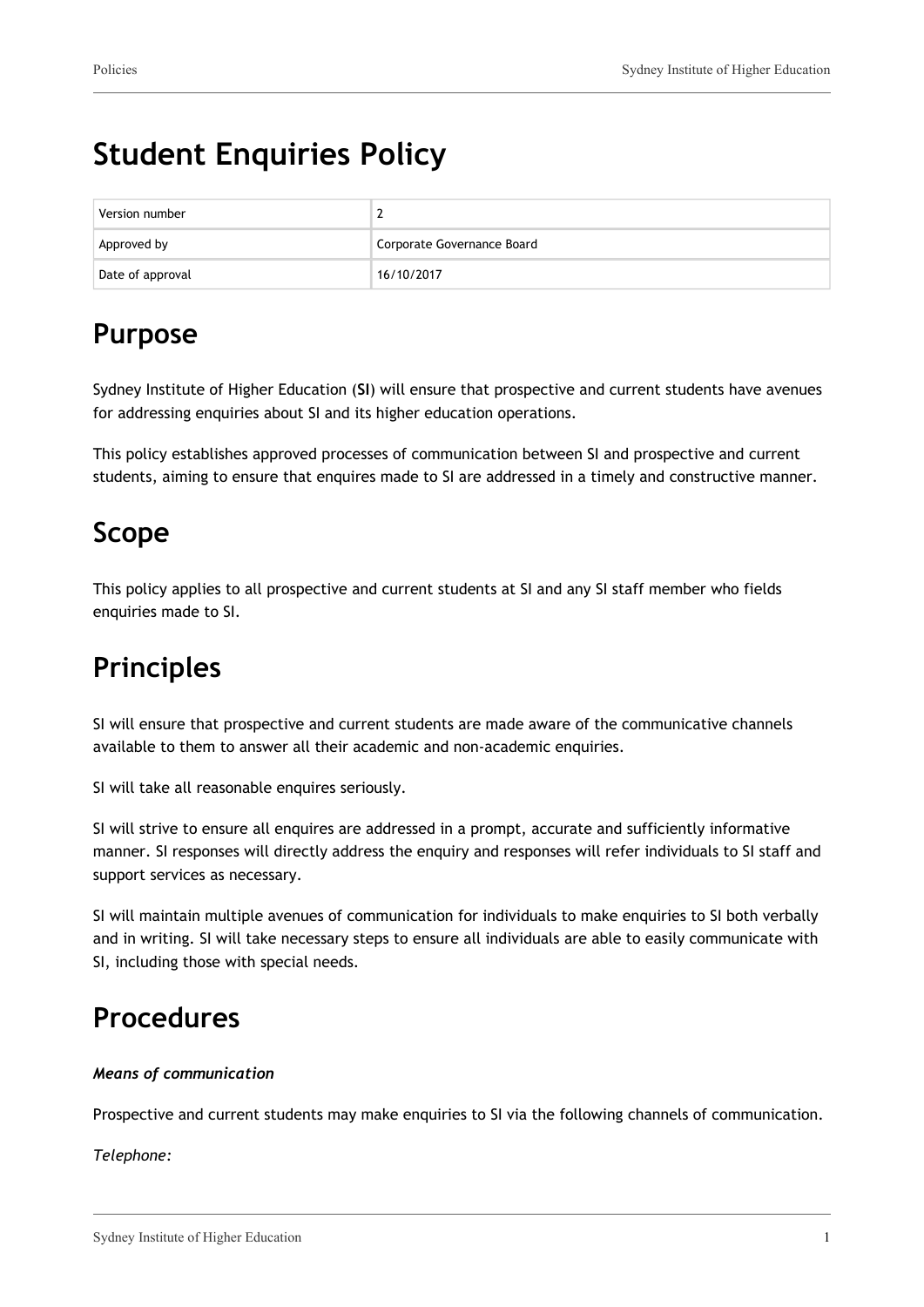SI will maintain a telephone line for enquiries during business hours. All relevant SI phone numbers will be published on SI's website.

#### *Online enquiries:*

SI will maintain an online contact form on its website for current and prospective students to submit general enquires to SI online.

Relevant staff email addresses will be published on SI website for specific program enquiries.

#### *In-person:*

Current or prospective students may make an appointment with the Academic Skills Advisor or the International Student Support Advisor to discuss detailed or complex enquires.

#### *Availability*

Administrative and student support staff will be available to respond to student enquiries and provide information between normal business hours (9.00am-5.00pm, Monday-Friday, excluding holiday periods).

#### *Response times*

SI will endeavour to respond to online and telephone enquiries within 48 hours of receiving the enquiry. When SI receives time-sensitive enquires, SI will aim to respond within 24 hours of submission.

If it is anticipated it will take longer than five working days to adequately respond to an enquiry, SI will contact the individual who made the enquiry to update them of the progress of their enquiry and explain the reasons for its delay.

For complex enquiries, the individual who submitted the enquiry will be contacted to discuss their enquiry.

### **Policy Implementation and Monitoring**

The *Corporate Governance Board* delegates responsibility for the day-to-day implementation of this policy to the Academic Skills Advisor and the International Student Support Advisor.

The *Corporate Governance Board* will review all periodic reports from relevant committees and staff member, in accordance with the *Compliance Calendars*.

Additionally, the *Corporate Governance Board* will review all relevant student complaints and concerns raised by staff members, in accordance with the *Compliance Calendar*.

The *Corporate Governance Board* must ensure that findings from these monitoring activities are taken into account in planning, quality assurance and improvement processes.